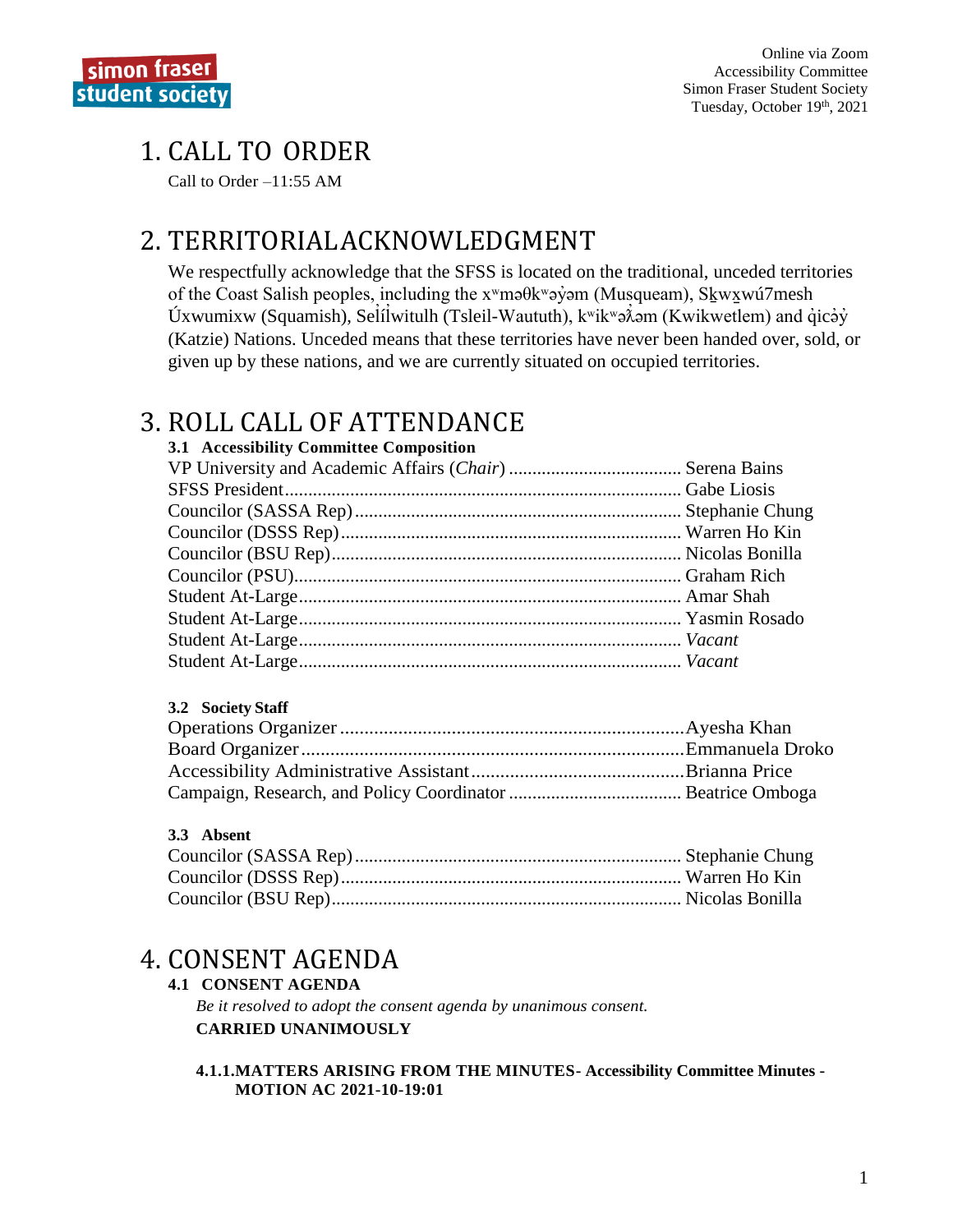

*Be it resolved to receive and file the October 6th, 2021, Accessibility Committee minutes;*

• AC  $2021 - 10 - 06$ 

# 5. ADOPTION OF THE AGENDA

### **5.1 MOTION AC 2021-10-19:02**

#### **Serena/Graham**

*Be it resolved to adopt the agenda as amended.*

#### **CARRIED UNANIMOUSLY**

- Old Business Item 6.1 Processed Accessibility Fund Applications Withdrawn
- Amended to include New Business Item 7.3 AGM ASL and CART
- Amended to include Old Business Item 6.2 Accessibility Policy Appendix E SFSS Event and Meeting Accessibility

## 6. OLD BUSINESS

#### **6.1 SUB Accessibility Audit Report ATTACHMENT: 2021-08-27\_LPF\_SFSS SUB Site Audit Report**

- VPUAA introduced the SUB accessibility report. They explained that, overall, the report had deemed the SUB accessible besides certain washrooms and the kitchenette. They handed the discussion over to Brianna Price.
- Brianna Price added that specific accessibility issues were that the counters were too high in the kitchenette as well as the need for tables that were not pedestal, with more than one leg to hold the table up. She added that certain accessibility issues were SFU concerns including walkways which the Committee would need to push SFU to solve. In terms of washroom accessibility, there was wheelchair accessible signage on bathrooms that were not wheelchair accessible as well as counters, paper towel dispensers, and baby changing tables that needed to be lowered. Sidewall grab bars in accessible stalls and in men's and women's bathrooms needed to be replaces with 90-degree bars. She added that some of the changes were more specific to the locations where there were accessibility concerns while others were more general.
- Another accessibility concern raised was the lack of fire evacuation maps with options for those with limited vision.
- Brianna Price summarized that the Accessibility Committee needed to decide on recommendations for which concerns should be prioritized.
- VPUAA suggested that certain concerns might be addressed by reaching out to SFU Facilities.
- In response to a question about student consultation by Student At-Large (AS), Chair explained there was little consultation as the SUB had not been open that long. Brianna Price added that there had been a general accessibility survey, not SUB-specific, but that she had not received the results of the survey.
- Beaty Omboga mentioned that she would look for the survey and confirm with Brianna Price.
- Student At-Large (AS) Survey suggested using qualitative methods for the survey. Chair agreed, stating that a focus group or one-on-one interview could be used for a survey on SUB accessibility. Brianna Price added that there had been discussion of a consultation program with marginalized folks and that this could be a good pilot project.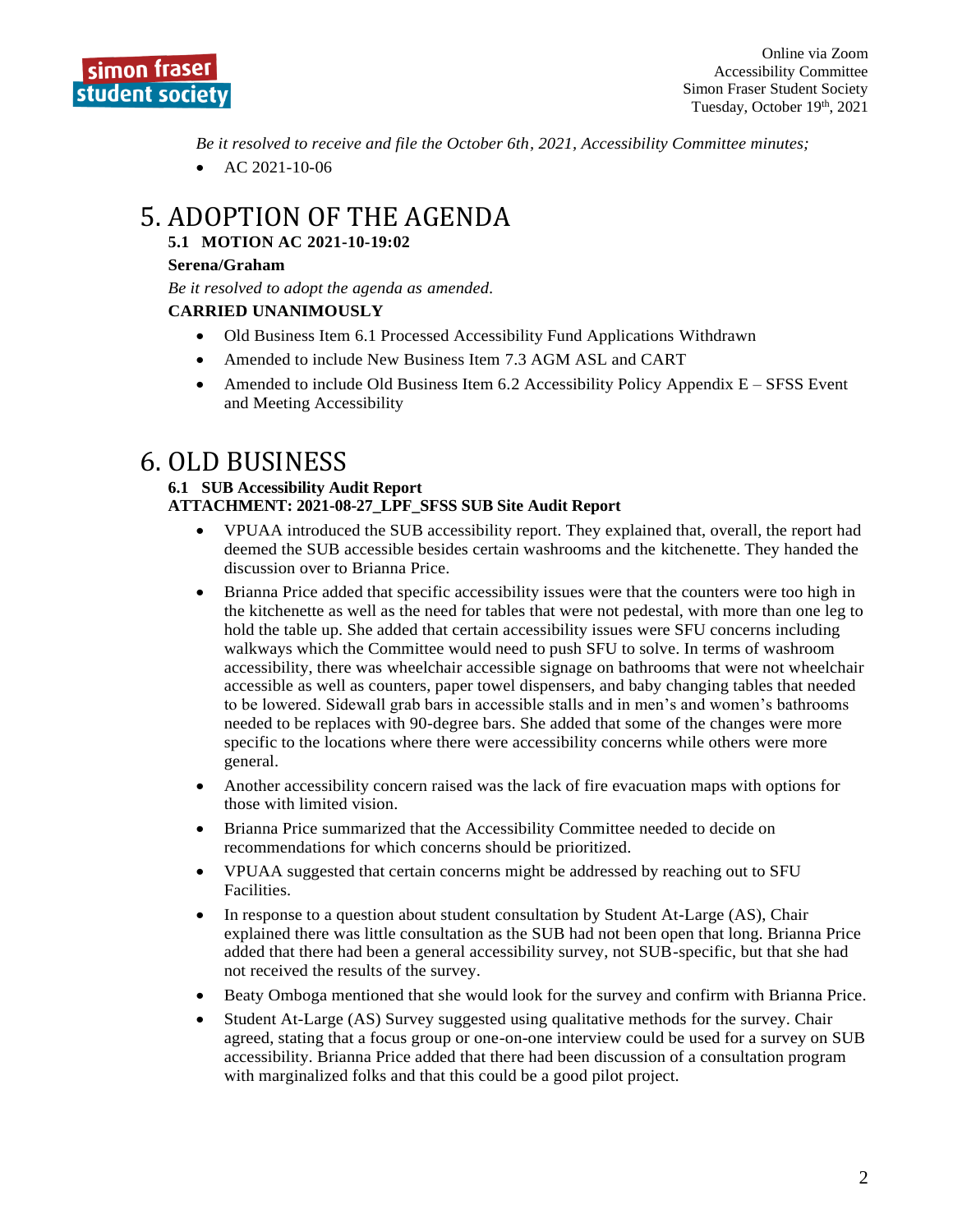

Online via Zoom Accessibility Committee Simon Fraser Student Society Tuesday, October 19<sup>th</sup>, 2021

#### **6.2 Accessibility Policy Appendix E – SFSS Event and Meeting Accessibility**

- Brianna Price explained the contents of the Accessibility Policy, Appendix A Definitions, Appendix B – Event Checklist, Appendix C – Accessibility Form, Appendix D – (previously contained in Appendix E) Map and Detailed Access Guide for the SUB. Content included in Appendix E should contain details about vehicular access including a passenger zone and a transit exterior approach and entrance, interior circulation, interior services, sanitary facilities, signage, wayfinding, and communications emergency systems. Brianna Price explained that these details would be used in tandem with the map of the SUB, as well as a map with braille, which were both still in production.
- Beaty Omboga advised that she could go through the document and then would have the Campaign, Research, and Policy Research Assistant do more background research on what should be included in an access guide and compile this information on a briefing note.
- In response to a question by Beaty Omboga about prioritizing items for the appendices, Brianna Price explained that Appendix B had been sent off for plain language translation and PDF remediation as well as the Accessibility Grant Application forms, but that Appendix D was currently the highest priority since there was currently no access guide.

## 7. NEW BUSINESS

#### **7.1 Accessibility Coordinator Hiring Committee- MOTION AC 2021-10-19 :03 SUBMITTED BY: VP University and Academic Affairs (Chair)" Serena Bains" Serena/Graham**

*Be it resolved to appoint Amar Shah to the Accessibility Coordinator Hiring Committee as an employer representative.*

#### **CARRIED UNANIMOUSLY**

- Chair explained the hiring process and hiring committee process.
- Student At-Large (AS) expressed interest in being appointed to the committee.
- Amended to strike '*x*' and replace with '*Amar Shah'.*

#### **7.2 Funding for All DNA Events- MOTION AC 2021-10-19 :04 SUBMITTED BY: VP University and Academic Affairs (Chair)" Serena Bains" Serena/Yasmin**

*Whereas the new Accessibility Grant process has been approved for SFU DNA meetings,* 

*Be it resolved to approve the new Accessibility Grant process for all SFU DNA events,* 

*Be it further resolved to approve \$398.85 from the Accessibility Fund to cover the costs associated with accessibility for Neurodivergent Hangouts.*

#### **CARRIED UNANIMOUSLY**

• Chair explained that the purpose of this motion was to streamline the grant process.

#### **7.3 AGM ASL and CART- MOTION AC 2021-10-19 :05 Serena/Graham**

*Be it resolved to approve up to \$2,000 from the Accessibility Fund for CART and ASL interpretation for the AGM.* 

#### **CARRIED UNANIMOUSLY**